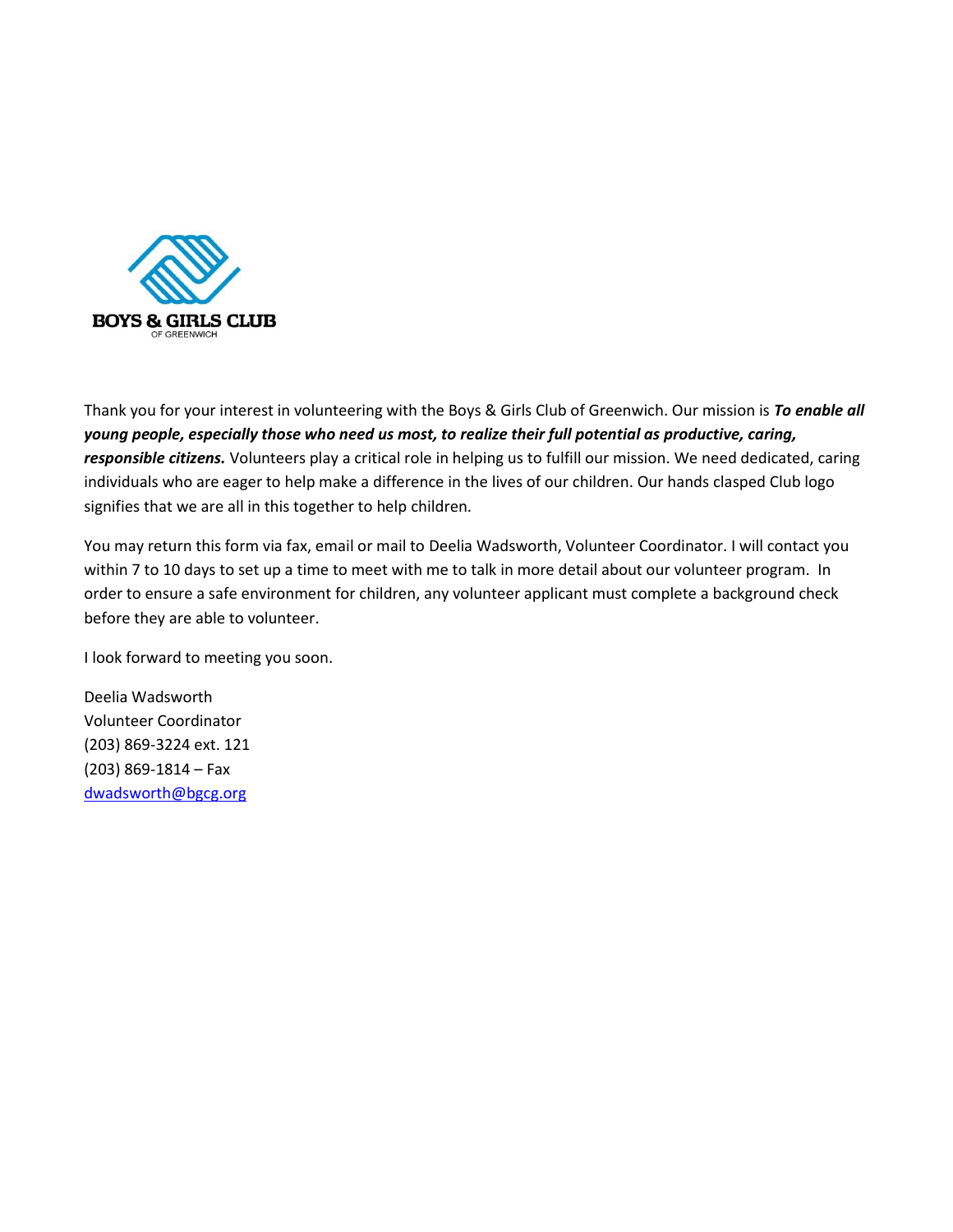## **Frequently Asked Questions –**

How old do I have to be to volunteer? V**olunteers must be at least 16 years old. If you are under 16 and would like to help out, you may join our Torch Club for ages 10-13 or the Keystone Club for grades 9 to 12. Both are leadership service clubs which perform community service at the Boys & Girls Club and throughout the community. The club will also offer Days of Service throughout the year for students 14 and over who would like to complete community service hours.**

What is the minimum time commitment? **We ask that volunteers commit to at least 25 hours per year.**

When do you need volunteers? **We primarily need volunteers to help during after school hours on weekdays and to facilitate sports and outdoor activities on weekends. We can also use behind-the- scenes volunteers to help our administrative staff during weekdays.**

Can I volunteer for school credit or service hours? **We are delighted to have volunteer applicants from regional high schools and universities or other programs that require community service. However, we do request that you submit your volunteer application at least 4 weeks prior to needing a signed agreement for the completion of your hours. We also ask that you serve at least 25 hours in a program year.**

Do I need any special skills or training? **The only requirements are a passion for our mission and an ability to volunteer on an ongoing basis -- consistently and reliably. However, we welcome volunteers who are interested in leading specialized activities or classes for kids.**

- All volunteer applicants must complete a criminal background screening. Any report which comes back with incidents will be reviewed by the COO for approval before the volunteer applicant may start. Crimes that will prohibit club service include but are not limited to: any crime pertaining to children, use of drugs or weapons.
- Volunteer applicants will be expected to pay the cost of their clearance. Adult applicants will have a state check, sex offender check and Social Security Trace at a cost of \$10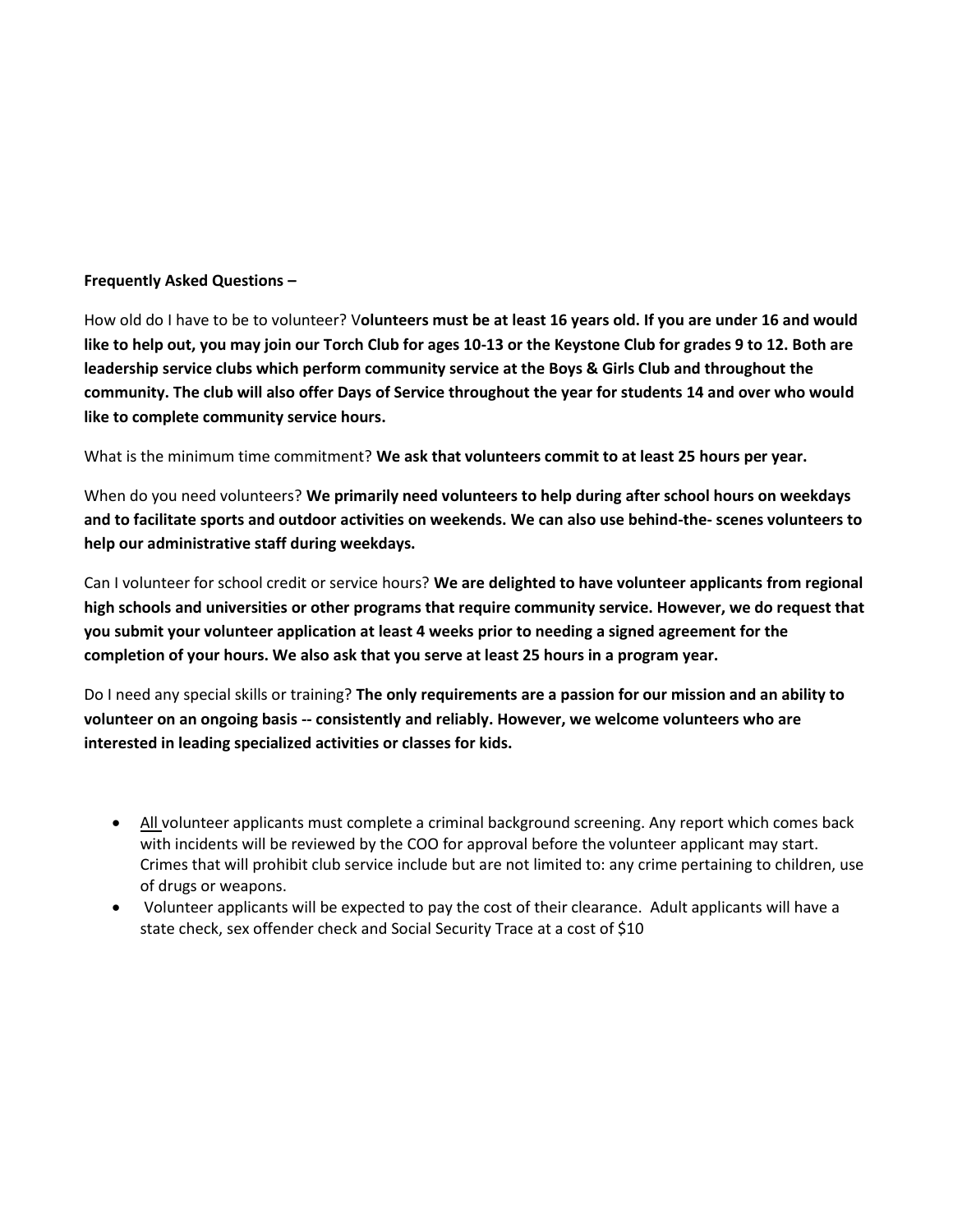## **Volunteer Mission Statement**

*Volunteers are critical to the success of accomplishing our mission and can serve as role models to our youth. BGCG values the time and contributions of our volunteers and is committed to providing the environment and support to help them succeed.*

**Address: Home Phone: Cell Phone: Email address: Date of Birth:**

**Name:**

If under 18, please provide a parent or guardian name, phone number and email address:

How did you hear about the volunteer program at the Boys and Girls Club of Greenwich?

Please describe why you are interested in becoming a volunteer for the Boys and Girls Club of Greenwich.

How do you see yourself helping us to fulfill our mission?

What are your expectations of your volunteer experience?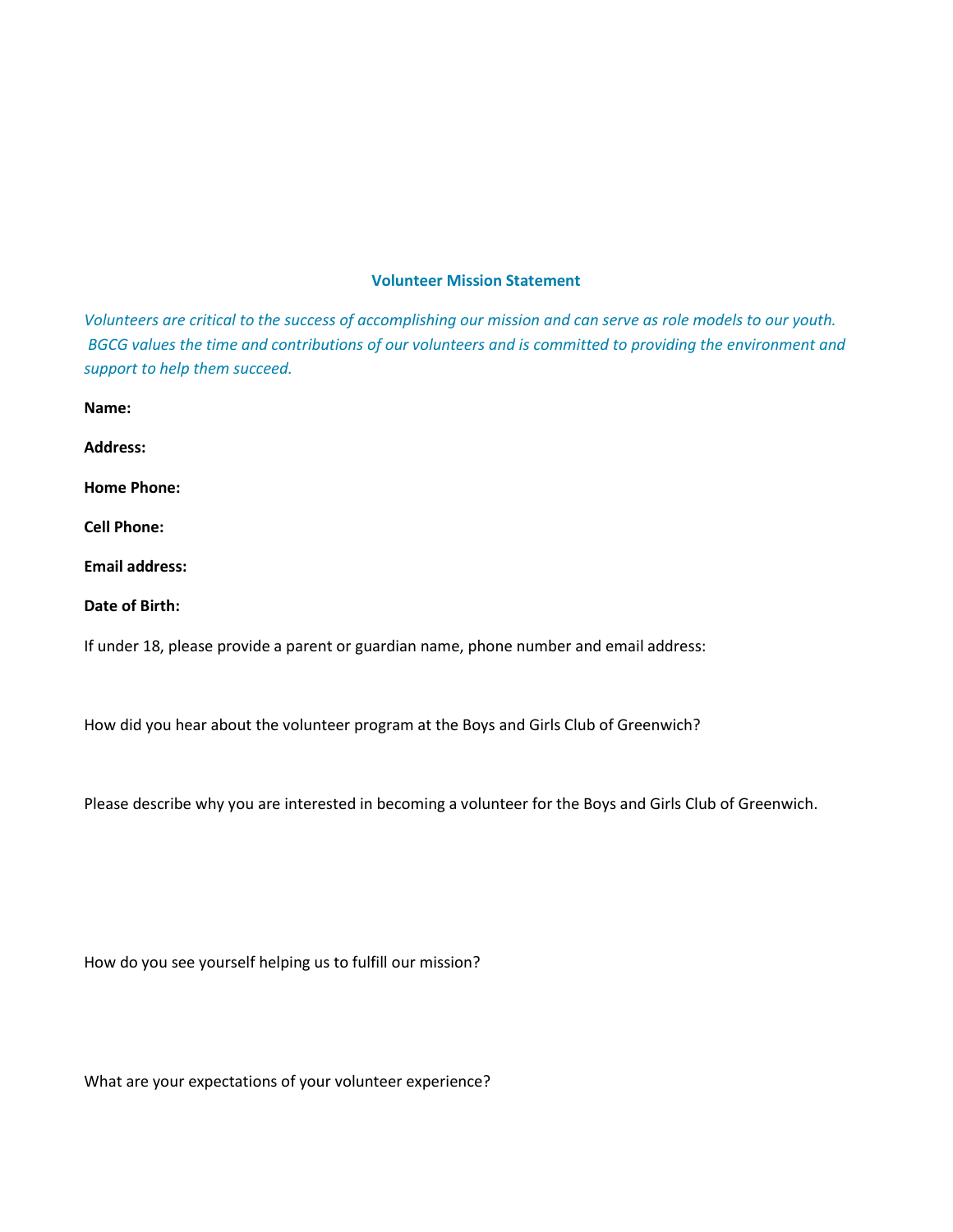I would be interested in helping with the following activities (circle all that apply):

| One-on-one tutoring          | homework club             | reading assistance |
|------------------------------|---------------------------|--------------------|
| Coaching or assisting sports | helping with summer camps | special events     |
| Media/PR assistance          | facilities maintenance    | office work        |

Teaching classes or leading activities for our youth in a specialized field or sport (please provided a short description )

I am generally available to volunteer (circle all that apply):

| Weekends:                  | Saturday |        | Sunday  |           |          |        |
|----------------------------|----------|--------|---------|-----------|----------|--------|
| Weekdays 6 p.m. to 8p.m.:  |          | Monday | Tuesday | Wednesday | Thursdav | Friday |
| Weekdays 3 p.m. to 5 p.m.: |          | Monday | Tuesday | Wednesday | Thursday | Friday |
| Weekdays 9 a.m. to 3 p.m.: |          | Monday | Tuesday | Wednesday | Thursdav | Friday |

Are you able to volunteer consistently and reliably at the Boys & Girls Club?

|                            | Yes                  | <b>No</b> |
|----------------------------|----------------------|-----------|
| <b>Education:</b>          |                      |           |
| High School:               |                      |           |
| College:                   |                      |           |
|                            |                      |           |
| <b>Employment History:</b> |                      |           |
| Employer                   | dates of employment: |           |
| Title                      |                      |           |
| Responsibilities           |                      |           |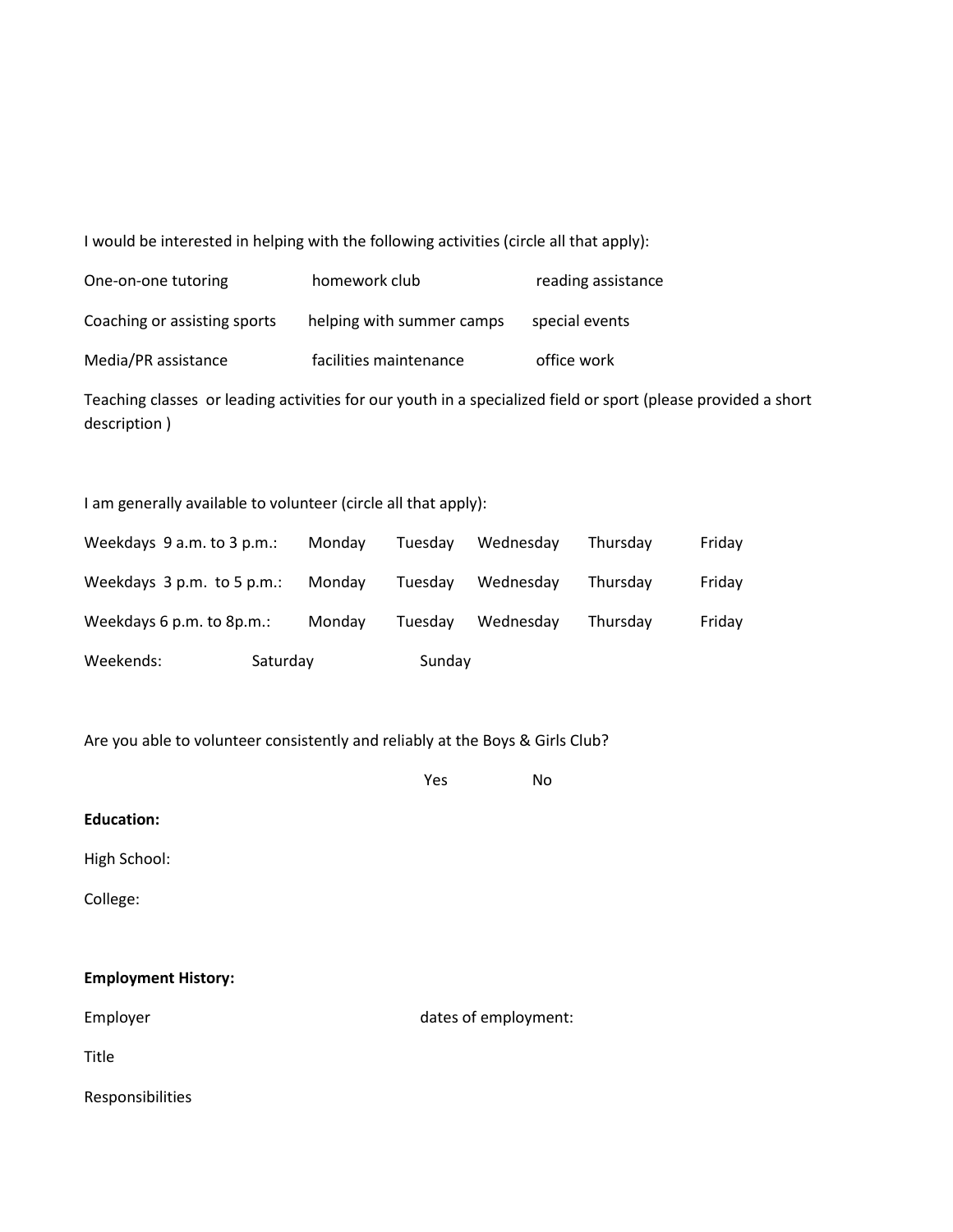**Previous Volunteer Experience:** dates of service

Organization:

Responsibilities:

What did you enjoy most about this volunteer experience?

Please list any special skills, training or certifications you have (CPR, first aid, life guard, languages spoken, ASL, etc.)

*\*Court Ordered Service: The Boys and Girls Club of Greenwich may on occasion take volunteers who must complete court-ordered community service. These volunteers will be assigned to work with our facilities staff. If you have required community service hours, please indicate how many hours you need to complete and the date on which these hours are due. Please note, we cannot accept applications with fewer than 4 weeks' notice to fulfill the hourly requirement. We also reserve the right to refuse any applicant. Court mandated community service volunteers will be asked to set a schedule for their service on Mondays through Fridays from 8 to 5 p.m. If you fail to show up for your scheduled service, we will not be able to help you fulfill your mandated hours.*

Emergency contact:

Name: Name: Relationship:

Home Phone: Cell phone:

Signature:

Applicants over 18, Please complete the attached waiver form.

If under 18, please have a parent or guardian sign below and complete the waiver form: I authorize my child to volunteer at the Boys & Girls Club of Greenwich:

\_\_\_\_\_\_\_\_\_\_\_\_\_\_\_\_\_\_\_\_\_\_\_\_\_\_\_\_\_\_\_\_\_\_\_\_\_\_\_\_\_\_\_\_\_\_\_\_\_\_\_\_\_\_\_\_\_\_\_\_\_\_\_\_\_\_\_\_